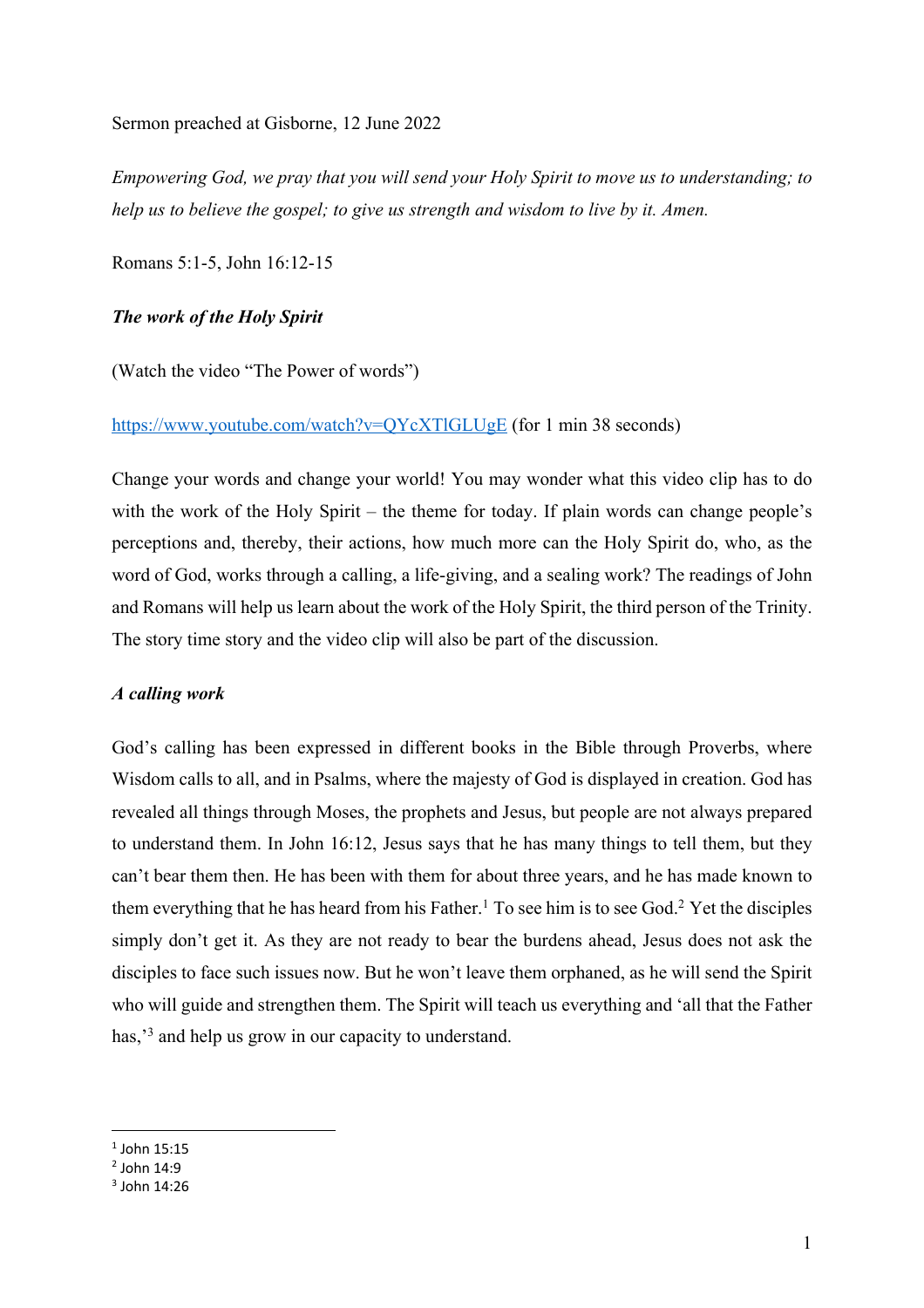We can compare the Spirit's calling work to a wake-up call as it makes us wake up from deep slumber. When we do, we are led into the presence of the Holy God, so ordinary things or events are no longer the same as before. We can't help but praise the Lord. In the story time, the room where disciples pray is described as dark and quiet. Not knowing what to expect, men, women, old people, young people, and animals just wait. The death-like darkness and quietness are, however, totally dispelled by the sound like a rush of a violent wind. People wake up from the deep slumber of sadness and feelings of loss as the wind and the flames fill up their entire being. The sound and flames are other forms of the Holy Spirit that conveys the Word of God consistently with that of the Father and the Son. Indeed the Word makes us alive.

# *A life-giving work*

The Holy Spirit convicts, calls and brings life. The Holy Spirit convicts us by helping us realise that we are sinners and in need of a Saviour. The words 'sinners' or 'a saviour' seem either too religious or distant from one's daily life. In the video clip titled 'the power of the words,' we see a homeless, blind man asking for alms on a busy street with a plea signage. <sup>4</sup> But nobody seemed to care or help the man out. He caught, however, the attention of a woman passing by. Upon realising the man's unfortunate condition, she wrote something on the back of the man's signage. With the new words written, people started noticing the man, sympathising with him, and extending their generosity by giving him some money. When the woman returned the second time around, the man couldn't help but ask her what she wrote that captured so many people's attention. She replied, "it's a beautiful day, and I can't see it." The new words helped people to be reminded not to take life for granted, as there were others just like the blind man who simply couldn't see how beautiful the day was because of his disability. It reminds us of a story about a man born blind in John 9:1-12 in that Jesus opens the man's eyes which becomes the cause of persecution by the Pharisees. When the disciples ask Jesus, "Rabbi, who sinned, this man or his parents, that he was born blind?"5 Jesus answers, "Neither this man nor his parents sinned; he was born blind so that God's works might be revealed in him."6

By this time, we may wonder who are sinners and who is a saviour in this video. The woman is not a saviour for the blind man but kind enough to help him earn more money than he expected. His life condition didn't change with only one day's help. Will those who showed

<sup>4</sup> It reads I'm blind, please help.

<sup>5</sup> John 9:2

 $6$  John 9:3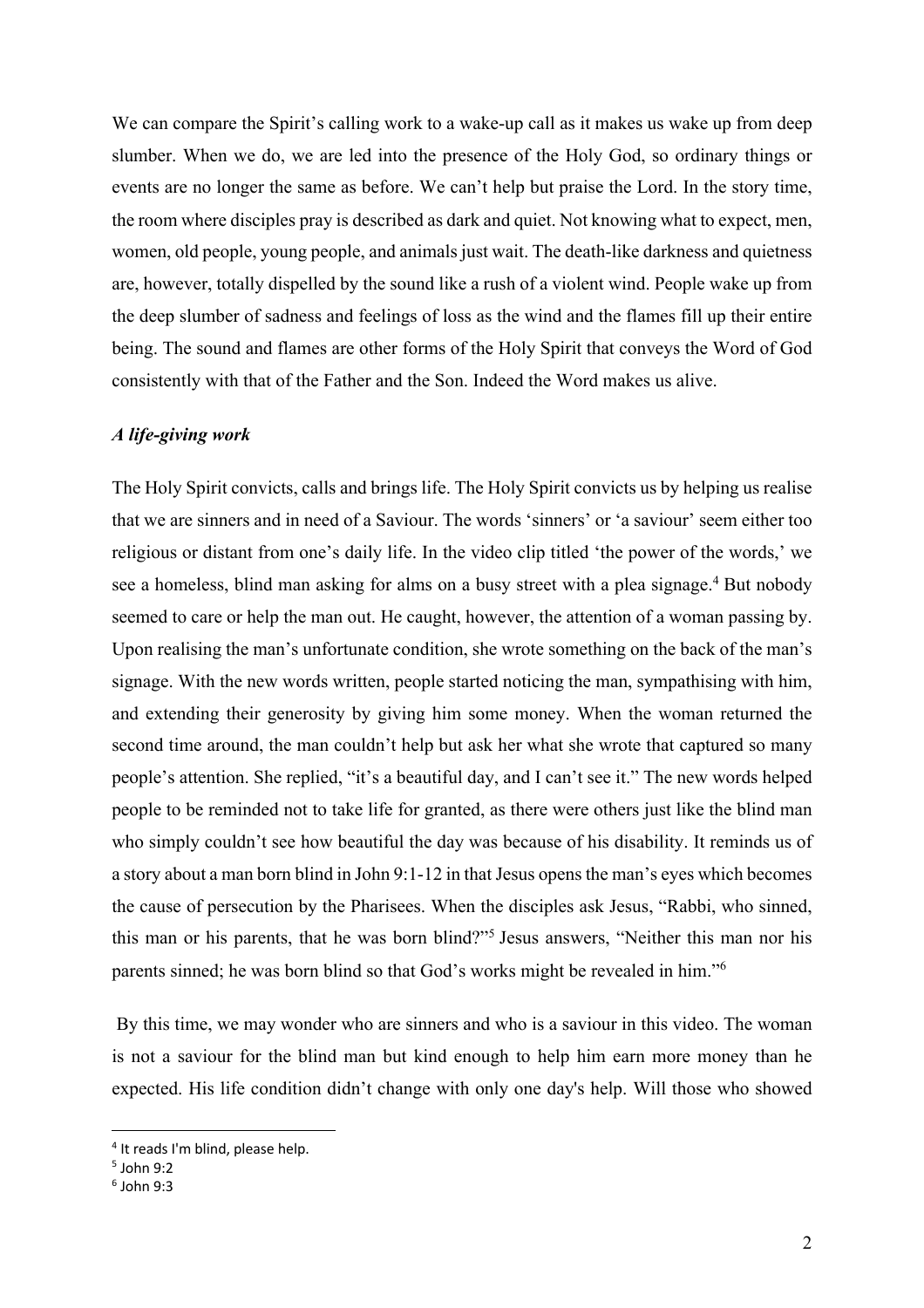compassion to him on that day continually show him the same attention? In order to get the same effect, the man may need to either change the location or change the phrase to more powerful and effective. It is what the copywriters would do daily to catch our attention so that we can buy the product/service. Therefor the phrase, 'Change your Words and Change your World' at the end of the video doesn't have life in it unless the words are from God. Likewise we are all sinners if we don't know God, or receive the word of God, believe in Christ Jesus.

The Spirit helps us live by the Word of God, which transforms us into new beings. When we are indifferent to life and forgetful of God's grace and love, the Spirit reminds us of what we have missed. Acknowledging the work of God in creation is also part of understanding. Identifying sufferings in the world and working to relieve them is another. In this way, the Spirit calls us to participate in the Spirit's life-giving work together, who also does a sealing work of salvation.

### *A sealing work*

God affirms that part of the work of the Holy Spirit is in sealing our salvation.<sup>7</sup> In Ephesians 1:13, it reads, "In him you also, when you had heard the word of truth, the gospel of your salvation, and had believed in him, were marked with the seal of the promised Holy Spirit."<sup>8</sup> Since we are justified by the grace of God, Paul says, the life of the justified is a mix of peace, hope, suffering, and love.<sup>9</sup> In this kingdom life, we have peace with God through Jesus Christ, and we receive God's love through the Holy Spirit.<sup>10</sup> Living in and through the Spirit is how to seal our salvation. In this new life in Christ, sufferings are also differently understood, which is not 'payback' for sin but we are becoming godly characters while enduring and overcoming sufferings.

We are left with questions about whether we listen to the Spirit open to newer and deeper understandings of our faith in Christ. What is the Christian response to the world while being true and faithful to Jesus' revelation? Although science and technology offer us new and exciting ways of viewing and understanding the world, we know that true wisdom comes from knowing and trusting the one true God. In and through the Holy Spirit, we have the Word of

 $72$  Corinthians 1:22 -by putting his seal on us and giving us his Spirit in our hearts as a first instalment.

<sup>8</sup> See also Ephesians 4:30 –"And do not grieve the Holy Spirit of God, with which you were marked with a seal for the day of redemption."

<sup>9</sup> Romans 5:1-5

 $10$  Romans 5:5